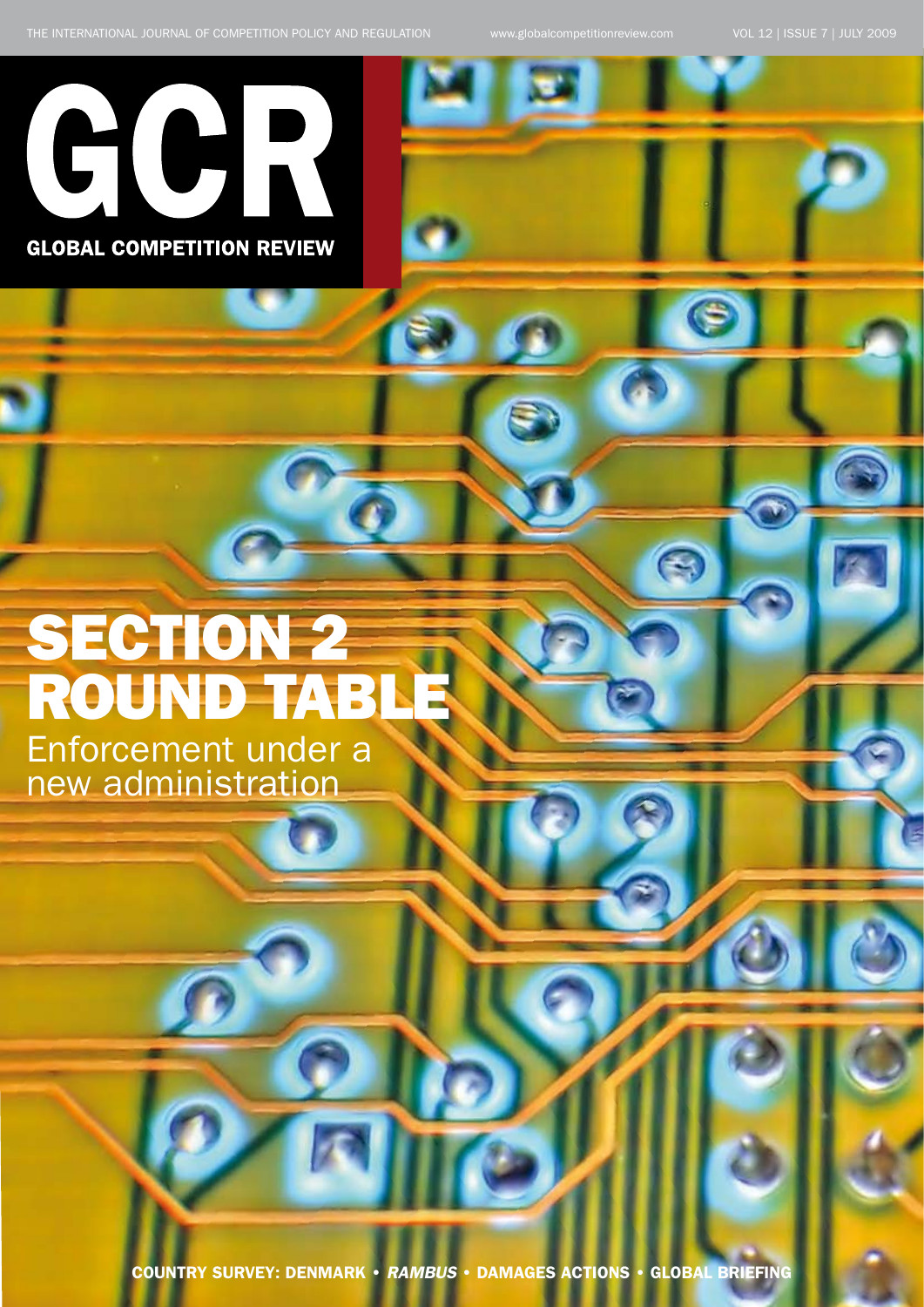# Down the rabbit hole with *Rambus*

Independent practitioner **Richard Wolfram**, co-author of an amicus brief supporting the US Federal Trade Commission's unsuccessful petition for review by the Supreme Court in *FTC v Rambus*, revisits the upside-down "but for" world of the Court of Appeals' decision, which reversed the FTC decision

**A** incorrectly reasoned antitrust<br>
decision by a leading US federal<br>
court of appeals can cast a<br>
wide shadow, with unfortunate<br>
consequences for competition. If steps are decision by a leading US federal court of appeals can cast a wide shadow, with unfortunate not taken to correct the error, or to limit its effects, then it might be repeated and the costs to society can multiply. Such is the case, in my view, with *Rambus v FTC*, the April 2008 decision by the District of Columbia Circuit Court of Appeals regarding alleged patent hold-up in standard setting (522 F.3d 456 (DC Cir 2008)), and with more reason now, following the Supreme Court's rejection in February of the FTC's petition to review the decision.

The Supreme Court's denial of the FTC's request is not a decision on the merits, *Rambus* is not binding outside the DC Circuit, and there has been considerable disagreement with the decision and its rationale, including in a number of amicus briefs. Before the dust settles any further, this is an opportune time to take stock of the decision – the better to guard against its potential consequences, particularly for the substantial percentage of standard-setting organisations (SSOs) with licensing requirements similar to those at issue in *Rambus*.

# The FTC decision

In July 2006, the FTC unanimously ruled that Rambus, a developer of dynamic random access memory (DRAM) technology, had engaged in unlawful monopolisation of relevant DRAM markets through patent hold-up. The commission found that Rambus, as a participant in the Joint Electron Device Engineering Council (JEDEC), a standardsetting group, had deceptively avoided a JEDEC obligation to license technology essential to standards that Rambus helped select and which covered its technology. JEDEC required that participants disclose any intellectual property relevant to a standard and then, upon demand by the SSO, commit to license that IP on reasonable and nondiscriminatory (RAND) terms. (The other

typical licensing requirement imposed by SSOs is an up-front, blanket commitment by participants to license on RAND terms – that is, without the disclosure trigger – any IP relevant or essential to the standard.) JEDEC further prohibited the selection of any standard covering the IP of a member who refused to make a RAND commitment upon demand.

The commission found that Rambus deceptively avoided giving the required disclosure, which would have triggered a demand for a RAND commitment, and then, following industry lock-in, charged supracompetitive, non-RAND royalties for the licensing of its technology, in violation of section 2 of the Sherman Act and section 5 of the FTC Act. In a subsequent ruling on remedies, over the partial dissents of two commissioners, the commission declined to impose royalty-free licensing, on the grounds that without the deception by Rambus, the SSO might have chosen Rambus's technology for the standard anyway, provided Rambus gave a RAND commitment. Consequently, the commission instead capped Rambus's royalties at RAND rates.

#### The Court of Appeals reverses the decision

In April 2008, the Court of Appeals ruled that the FTC failed to show that Rambus had monopolised the relevant DRAM technology markets because it could not establish that Rambus's deception necessarily caused JEDEC to choose its technology for the standard.

The core reasoning of the Court of Appeals is elusive and cryptic. Even after several close readings, the interested observer could be forgiven for feeling like a dog chasing its tail. In my estimation, the court's rationale is hoisted by its failure to credit the RAND licensing obligation in standard setting with the power to condition and constrain the acquisition of monopoly power that the technology owner would otherwise acquire in the absence of that obligation.

#### RAND licensing principles

Organised standard-setting is a widespread, efficiency-enhancing activity, and a critical driver of the economy, in which companies compete primarily on the basis of quality and price to have their technology included in a standard. The typical price term is RAND licensing. Selection of a standard hinges on both the giving and the subsequent fulfilment of a RAND commitment by the owner of the technology selected for the standard.

Standard-setting may create opportunities for anti-competitive abuse because the participants in the process usually are economically interested in the outcome and because it pre-empts market choice (see, for example, the Supreme Court cases *Hydrolevel* (1982) and *Allied Tube & Conduit* (1988)). Thus, distortion of competition for the standard can affect the competitive structure of the market and antitrust principles may apply. One form of such distortion is patent hold-up: after industry "lock-in" of the technology chosen for the standard, the technology owner might opportunistically obtain control of a standard by deceptively evading or otherwise repudiating its RAND commitment.

A RAND commitment normally constrains the acquisition of monopoly power by the owner of technology chosen for a standard: by giving the commitment, the patent holder "negotiates away" the market (or, in *Rambus*, as in most instances, the monopoly) power it otherwise would obtain through the selection of its IP for the standard. Unless repudiated, the RAND commitment therefore protects the other SSO participants, and indeed the rest of industry and consumers, from the patent holder's acquisition of an otherwise unfettered right under patent law to charge whatever royalties it chooses, for in that latter event it could hold the market hostage to its dependence on the standardised technology (hence the term "patent hold-up").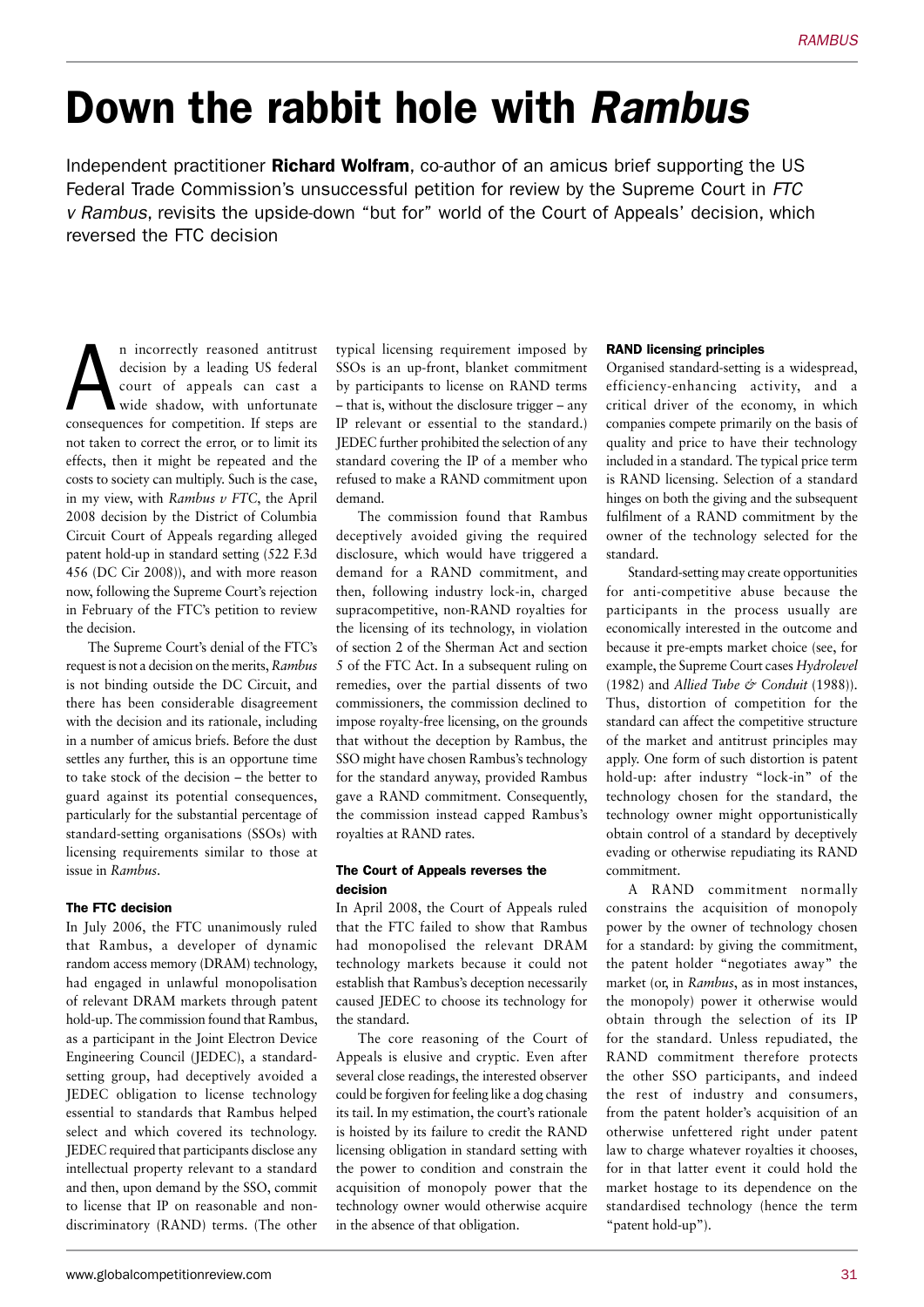### Repudiation

Where control over a standard confers monopoly power, the acquisition of such power through deception or other opportunistic conduct (see *Kodak v Image Technical Servs*, Supreme Court, 1992, regarding installed-based opportunism) based on a repudiation of the RAND commitment is not the acquisition of monopoly power on the merits. To the extent a participating firm, but for its RAND commitment, would otherwise acquire market or monopoly power from the selection of its IP for the standard, its repudiation of the commitment "reaches back" and vitiates the competition for the standard and, thus, the lawfulness of its acquisition of such power. Repudiation undermines the reliance triggered by the RAND commitment and is exclusionary because it distorts SSO participants' evaluation of the relative merits of alternative technologies competing for the standard, of which the cost of licensing is a material element.

SSO participants' evasion of RAND obligations, through deception or other repudiation, has been the subject of other agency enforcement and private actions, such as *FTC v Dell* (1996); *FTC v Unocal* (2005); *FTC v N-Data* (2008); and the Third Circuit's decision in *Broadcom v Qualcomm* (2007) (holding that Qualcomm's repudiation of an up-front, blanket FRAND commitment that it did not intend to honour could support a section 2 claim, and citing the FTC's *Rambus* decision in support).

## *Rambus*: why the court reversed

For the court in *Rambus*, the fatal flaw in the FTC's case was the adequacy of the alleged causal link between the deceptive conduct and Rambus's acquisition of monopoly power. The FTC found that Rambus had failed to make the required disclosure to JEDEC and that this deception prevented JEDEC either from adopting an alternative technology or from demanding, and presumably extracting, a RAND commitment from Rambus, with an opportunity for ex ante negotiations before its technology was standardised. But the FTC could not state with certainty which of these two paths JEDEC would have chosen absent Rambus's deception.

The FTC thus could not show whether JEDEC's selection of Rambus's technology over alternative technologies necessarily resulted from Rambus's deception or whether, had JEDEC known of Rambus's relevant IP rights, it would have selected that technology for the standard anyway, assuming Rambus gave a RAND commitment. The court was satisfied that the first alternative would support a monopolisation claim but it held – erroneously, I believe – that the second would not. There was in fact nothing remarkable about this second alternative, though: the FTC framed its patent hold-up complaint against Unocal in similar alternative terms. In each case, the clear implication was that with the RAND constraint preventing the acquisition of monopoly power through standardisation of a given technology, the SSO might have chosen that technology for the standard, secure in the knowledge – or at the very least with a reasonable expectation – that the technology would be licensed on RAND terms.

To satisfy the court's causation standard, the FTC thus had to show that "but for" Rambus's deceptive avoidance of a RAND commitment, Rambus could not have lawfully acquired monopoly power. As the FTC and various amici contended, this imposed a higher causation standard for government

The mere fact that JEDEC might have chosen Rambus's technology for the standard does not legitimise on antitrust grounds its acquisition of monopoly pricing power

monopolisation claims than that applied by six courts of appeal, including the DC Circuit itself in *US v Microsoft*; under the lower bar, the FTC would have had to show only that Rambus's conduct "reasonably appeared capable of making a significant contribution" to the alleged anti-competitive effects. The court's higher causation standard is accepted here, however, for the sake of argument only, in order to focus on the court's RAND and related causation analysis.

If, as the FTC reasoned, the RAND commitment would safeguard competition by alternative technologies and protect industry from ex post patent hold-up, then deliberately avoiding such a commitment would free the patent holder to engage in patent hold-up, with anti-competitive consequences. But the court did not see it that way.

Under the court's reasoning, all that Rambus did under this second scenario was deceptively avoid the RAND constraint, and all JEDEC lost was an opportunity to extract a RAND commitment from a monopolist, namely, after Rambus had legitimately acquired monopoly power through JEDEC's choice of its technology.

Consequently, in the court's view, the FTC could not show that Rambus's supracompetitive royalty charges had any effect on the competitive structure of the relevant market, because the choice of Rambus's technology and the concomitant exclusion of rival technology were not the result of any deceptive conduct by Rambus itself but instead the result of JEDEC's prior, deliberate choice. Citing the Supreme Court case of *NYNEX v Discon* (1998), which involved fraudulent pricing by New York Telephone, a lawful monopoly provider of local telephone service, the court explained, with reference to *Rambus*, that "an otherwise legitimate monopolist's deception simply to obtain higher prices normally has no particular tendency to exclude rivals and thus to diminish competition".

#### Where the court's reasoning collapses

Putting aside the merits of the court's assessment of pricing by a legitimate monopolist, the predicate question is whether the monopolist acquired its power lawfully in the first place – and here, I believe, the court's reasoning collapses. The mere fact that JEDEC might have chosen Rambus's technology for the standard, assuming proper disclosure and a RAND commitment by Rambus, does not somehow legitimise on antitrust grounds Rambus's acquisition of monopoly pricing power through its failure to make that disclosure: however deliberate the selection of Rambus's technology for the standard in this hypothetical scenario, it comes with a condition – the RAND commitment – which prevents the acquisition of unfettered monopoly pricing power.

In concluding that the legitimate acquisition of monopoly power by Rambus was a plausible scenario in the FTC's framing of the case, the court appears to have ignored the competitive significance of a RAND commitment and the disclosure "trigger" under JEDEC's rules. Where JEDEC participants relied on disclosure as the quid pro quo for a participant's not having to give a RAND assurance, it is precisely the nondisclosure that spared Rambus from having to negotiate away the monopoly power – by